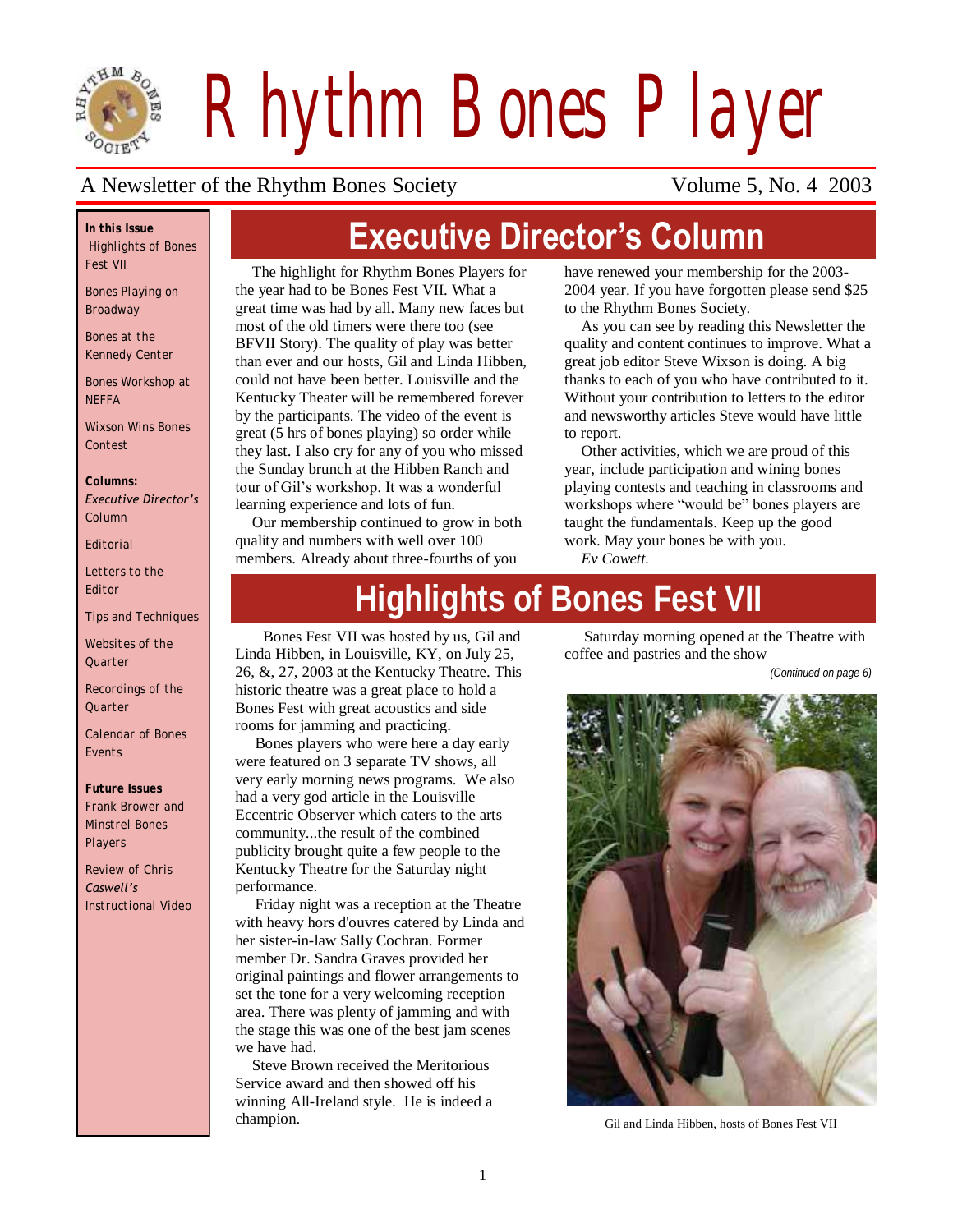#### **Editorial**

Bones Fest VII was another great success and many thanks to Gil and Linda Hibben for hosting. As in previous years the highlights of the fest is the feature article.

I learned of Joe Brent from Ev Cowett. He is a Broadway musician and bones player as well and has written a most interesting story.

Ken Wolin is another new member with a great story. He lives in the DC area and hopefully will attend the next Bones Fest.

Bill Vits gave us the first quadruplet roll played at a Bones Fest. During the Sunday morning brunch, he held an informal workshop on this sixteenth note technique to a small but interested group.

Aaron Plunkett plays this lick and demonstrates it in his Bones instructional video. I asked him to write a Tips and Techniques column on it which he has done and he included a whole lot more information.

Your editor finally won the 2003 Bones Contest now in Missouri Valley, Iowa. Since I asked recent winners to write their story, I too have written an article on my journey.

I attended the Walnut Valley Festival in Winfield, Kansas and what a great event! This is Barry Patton"s home town and he is a featured performer. He also has a large following of people who like bones players. I enjoyed seeing Barry again and listening to his great bluegrass bones styling. I also spent some time with one of Barry's champion bluegrass banjo friends who listened to my bones playing and pointed out timing (that I was not playing) that

### **Letters to the Editor**

When Barry and I arrived in Louisville for our first Bone Fest, we felt like country "bone*'*pkins until we were greeted at the Kentucky Theater by Gil and Linda. We immediately felt a "bone"ified friendliness from all the participants. The Saturday morning and afternoon sessions were a "bone"anza of great talent as each

musician demonstrated their various techniques. A "bone"tiful lunch and supper were enjoyed at a nearby Cunningham"s restaurant. The evening session was a 'bone'us round featuring some of the most talented percussionists. When all the guests played together, "bone" demonium (according to Bill Vits) broke loose. After a delicious brunch at the Hibben's home. We bid each other "bone"voyage til next year.*Jean Palmerton*

Dear Ev, Annette and I want to thank you for driving all the way up here to see us. We enjoyed being with you and hope to get together again soon. The web sight is www.oldtimeband.com <http//www.oldtimeband.com>. You can order our CD on line from www.paypal.com <http// www.paypal.com> for \$14.95 plus mailing but if any bones players want a CD they can send me there address and \$12.00 and I will mail them one. My address is Mitch Boss 101 Culler Way, King, NC 27021.

My dad taught me how to play the spoons when I was 7. Latter after I saw a man playing the bones in a minstrel show he made me a par of wooden bones. Dad played one handed and that's how I started , but it wasn't long before I decided the only right way was with both hands. For years I amused myself playing along with whatever was on the radio and with records and cassettes. We were living way out in Stokes County 18 or so years ago and one night I heard Jerry,Ellis,Lawrence and Junior playing old time music across the pound at Al's house. I wanted to play with them but I was embarrassed to ask if I could click along . Well Annette went right over there and said "can my husband come play with you",(just like she was my mother and I was 3 years old). After

*(Continued on page 4)*

### **Bones Calendar**

**August 20-22, 2004.** Bones Fest VIII hosted by Sally and Terry Carroll in the Reston, VA area. Details in next issue. **September 4, 2004.** 29th Annual NTCMA Bones and Spoons contest. The festival lasts from Aug 30 to Sept 5. Look for details in spring newsletter.

#### *Rhythm Bones Player*

Rhythm Bones Society Volume 5, No. 4 Fourth Quarter 2003 ISSN: 1545-1380

**Editor** Steve Wixson wixson@chattanooga.net

**Executive Director** Everett Cowett ecowett@triad.rr.com

**Web Site Coordinator** Jonathan Danforth webmaster@rhythmbones.com

**Board of Directors** Steve Brown, Assistant Director Sally Carroll Everett Cowett, Executive Director Gil Hibben Mel Mercier Jerry Mescher Steve Wixson, Secretary/Treasurer

 The Rhythm Bones Player is published quarterly by the Rhythm Bones Society. Nonmember subscriptions are \$10 for one year; RBS members receive the Player as part of their dues.

 The Rhythm Bones Player welcomes letters to the Editor and articles on any aspect of bones playing. All material submitted for consideration is subject to editing and condensation.

Rhythm Bones Central web site: rhythmbones.com

# **Website of the Quarter**

**artists.iuma.com/IUMA/Bands/ Little\_Blue\_Heron.** Adam Klein and Constance Cook"s website where you can learn about them and listen to or download two mp3 bones cuts. One of the cuts is *Pick a Bale of Cotton* from Bones Fest V. The other is *Liza Jane* performed at Bones Fest V, but this is a different performance. *Adam Klein*

### **Recorded Bones Music**

'BOUT TIME! CD with RBS member Mitch Boss and the Snow Creek Old Tyme Band. The CD has 16 tracts including many old time favorites with bones playing on each tract. You can listen to MP3 clip samples of each at <www.oldtimeband.com> RBS members may obtain a CD by sending \$12 to Mitch Boss 101 Culler Way, King NC 27021 or you can order from the web site for a few \$ more.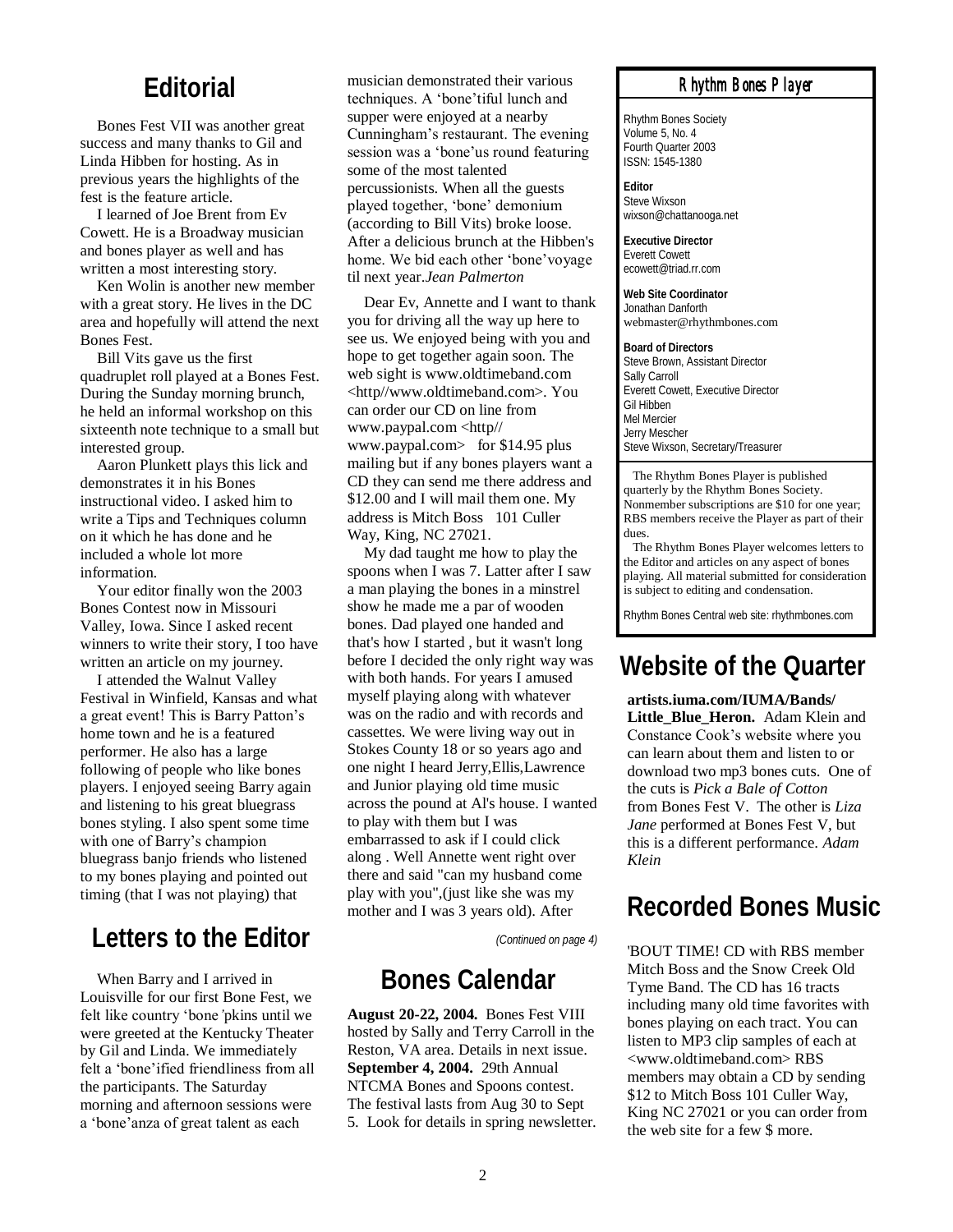#### **Bone Playing in the Broadway Bizarro World**

Many of you, no doubt, remember the latest Broadway Musician's strike in New York. The daily news programs showed images of musicians playing for free outside of the various houses, which no doubt would have helped our cause had we not also been hampered by lousy negotiators. But what was most striking of all was surely the diversity of the musicians featured; brass jocks, woodwind doublers, string virtuosi, and percussionists of every permutation imaginable.

I am one of those poor players who makes a living playing in shows. But unlike most of those hardy souls you saw braving the winter chill to demonstrate our solidarity, I don't have an easily definable instrumental category. Mostly, I play stringed instruments - violins, guitars, mandolins, ukes, banjos, etc. But because I exist in the 'bizarro' realm inhabited by a versatile few, I am also frequently called upon to play instruments you might not have seen in those news clips. I suppose the logic goes: "He's already got all those other noisemakers taking up room in the pit, what's a few more? The uppity *flautists* sure as hell couldn't be bothered."

Thus began my love affair (of convenience) with what I affectionately call my 'toys'. Bones, spoons, shakers, rattlers, rollers, and even a few doohickeys of my own invention. In a recent show I had to choreograph a quick change from violin to siren whistle to cowbell to ratchet to shaker, and finally to guitar to close the number. On the original cast recording of Tom Jones and Harvey Schmidt's *Roadside*, that's me playing the spoons, just before my big clave solo. And since I also orchestrated that show, I made sure to share the bizarro duties with Barry Mitterhoff, my doubling partner-incrime; in one number, he was using one of my egg shakers while I beat a rumba on the back of a my 'Lady Godiva' - essentially, a viola I stole from my undergraduate school, broke

the neck off of, and had painted in a mermaid motif by a scenic painter friend of mine. One day, I plan to cut some ridges on the side of it so I can scrape it with a guiro stick.

In my instrument closet, which I have named the Forbidden Closet of Mysteries (thanks to Chief Wiggam), I have musical saws, an udu, a New Year's Eve tooter which I once played in the exit music of another show, a rattler known as the kpokokpoko, gourds, drums, shakers and beaters, and bells and whistles to shatter the eardrums of my neighbors down the street, along with my stringed, woodwind, brass, and keyboard instruments.

But whenever I have a spare moment, and nobody else is home to complain, I always return to my bones and spoons. Say I got some food cooking on the rangetop, or I'm waiting for a ballgame to start; is there a worse feeling in the world than boredom? So I whip out the old clackety-clackers and wail away. I bought my bones several years ago in an unsanitary but well-stocked musical instrument and sundries store on Bleeker Street. By the way, if you know the one I'm talking about, help me boycott the dump, they charge you 10 bucks to get in the door, and they mostly just overcharge for the same stuff you can get at Lark In the Morning for much cheaper.

But at the time, it was well worth it to me. They're real rib bones, and had already hardened a bit, which means they had been sitting in the store for quite some time. I guess people just assumed they were what was left over of the previous owners, which is not a bad guess on Bleeker Street, but I knew what they were for, and I snapped them up.

Over the years, they have really dried out and now are capable of sorts of great sounds, from dull *thuds* to clave-like *whacks* to rim shots to whip-like *snaps*. They have a greater range of sound than my rosewood claves, although they're not as loud. But for small bands, they're great; I sometimes bring them to jam sessions with folk or Irish bands. I also have wooden spoons I bought from the Chinese super-store Pearl

River (they were actually intended to be used in the consumption of food, imagine that) that have a similar sonic range, and between the two of them, I don't have to pick up a fiddle for hours. Which is great when your primary concern is finishing your beer without spilling it on your outrageously expensive Cremonese violin. Also, I get to listen to the other players, which most fiddle players don't bother to do.

The other great thing about the bones is that nobody looks at you cross-eyed when you bust them out, regardless of the musical genre. The fiddle has classical and bluegrass connotations, so nobody wants to hear me play jazz on it. I have a bowlback and a flatback mandolin, which respectively have classical and folk/ bluegrass histories to overcome; thus, I get the evil eye when I break out a funk groove on it. And no matter what kind of guitar I use, some other guitar player is always suggesting a better guitar/rig combination. I hate guitar players.

But after the initial "yes, they really came out of the inside of a dead animal" shock, people pretty much give you the benefit of the doubt when it comes to the bones. I can do a clave or reverse clave, a backbeat, or even an Elvin Jones-ish jazz fill thing, and people are usually pretty receptive once they hear it. Other times, not so much. Sometimes, you just gotta be patient with people who don't want to play with a bones player. Sometimes, though, I tell them I got the bones from the last guy who didn't want to play with me, that usually gets me in.

I haven't had the opportunity to play my bones in a Broadway show yet, but I'm sure I will soon. Recently I got a call to play the tenor banjo/snare drum book in a Dadaist opera, which, believe it or not, is actually my second experience playing banjo in opera, so Bones on Broadway wouldn't even be that weird for me. In the Bizarro

#### **Note from Mel Mercier**

I had twelve novice bones players dressed up as Butchers chasing after pigs on the streets of Limerick last week as part of a street pageant!! *Mel Mercier*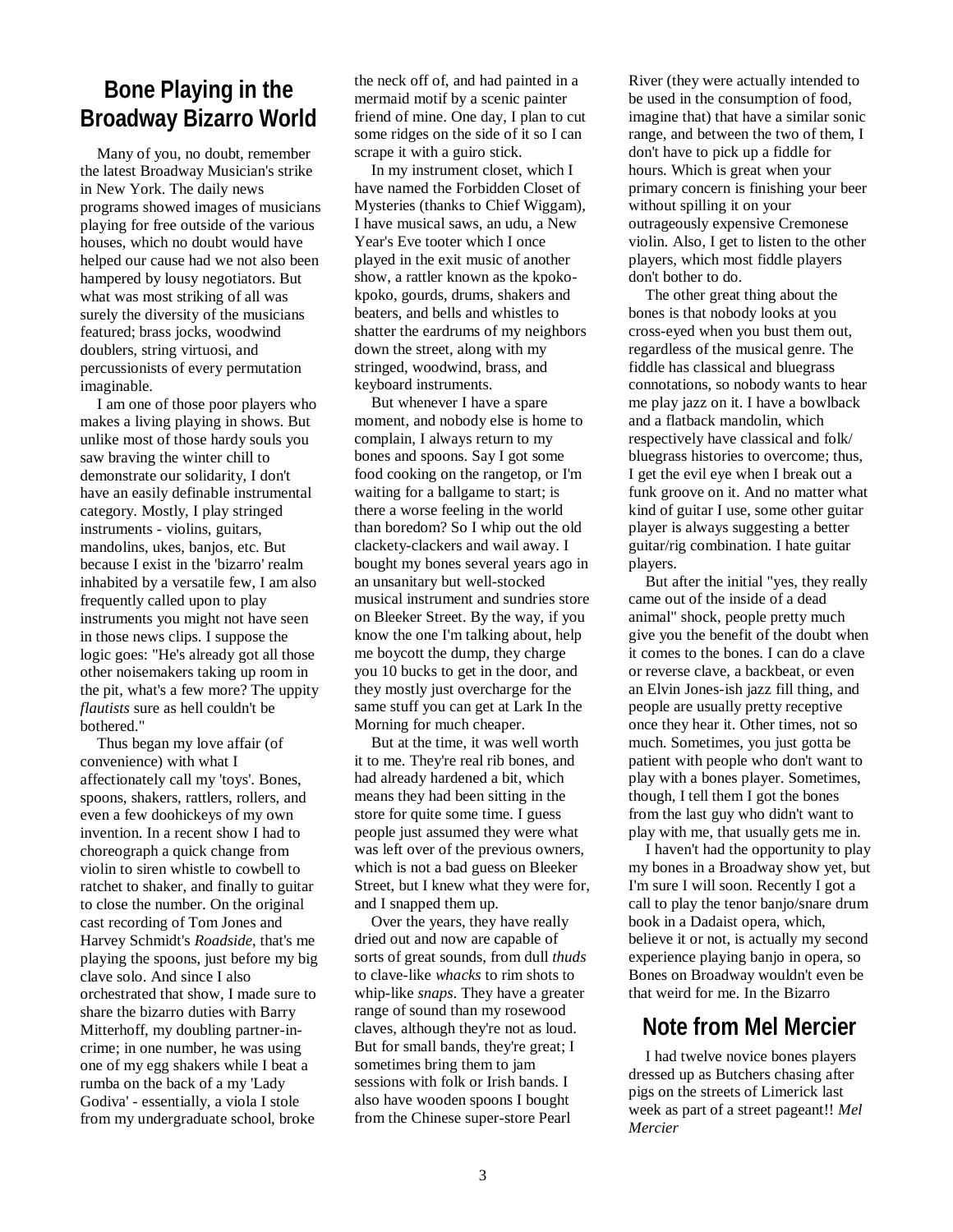#### **Steve Brown's Bones Workshop at NEFFA**

Spring is always a renewing time of year, making me feel energetic and chipper, and the New England Folk Festival always helps instill some energy, and a sense of feeling younger.

Never more true than this year when the bones workshop was bolstered by the presence of a number of students from the Louis F. Angelo Elementary School in Brockton, Mass. Nothing warms the old heart like seeing kids with enthusiasm for playing the bones and these kids certainly have it. Along with their mentor Constance Cook, music teacher, and their inspiration Adam Klein, the kids were supported by the presence of RBS members Rob Rudin, Tim Reilly, Jon and Melissa Danforth, Richard Clifford, and nearly 50 or so participants, all geared toward learning, experiencing, and perhaps catching a little enthusiasm from these energetic youngsters.

Backed by the ever young Reiner Family Band consisting of Dave, Andy, and Eric Reiner, with Cindy Eid-Reiner, who are riding their recently released CD, "The Reiner Family Band -Live" provided just the right level of support and energetic music to learn and perform bones by.

Highlights were of course the six students from the Angelo Elementary School, performances by Adam Klein, and Tim Reilley, and a ground breaking rendition by Rob Rudin which can only be described as "Bebop Bones".

Although only allowed 45 minutes for the workshop this year, a splendid time was had by all, and we would thank all the participants as well as the NEFFA Performance Committees who

#### **Tips and Techniques Quad Roll and More**

This column is dedicated to my relative, the late great Irish saint, Oliver Plunkett (http:// www.louthonline.com/html/

oliver\_plunkett.html). May his bones rest in peace.....

Bone and stone (wood, too) are the oldest instruments known to man besides the human voice and most likely were first used as tools, simultaneously doubling as instruments to the unknowing cave man using materials to survive in his/ her environment some 2.5 million years ago... who knows when the tool became the instrument (art) or when the instrument (art) became the tool. There are wood/stone/and bone players from vast regions all over the world. All of the bone players play their instruments using a similar technique, mechanically speaking, yet the finger positioning/manipulation and materials used varies from region to region. In South India to Mongolia where they play with stones, to Egypt where the cult of Hathor, the avenger and daughter of Ram, has a tribe of percussionists who played in her honor, to the six Celtic regions and all the way to Panama, bone playing is alive or has lived in these vast areas of the world at some time or another.

Drums come in a wide variety of shapes, sizes and each produces sound using different materials which are broken down into sub-categories. A phone is any thing that produces sound. Membranophones are instruments that are covered with skin to produce sound and bones are Idiophones which are things that make sound entirely from themselves. Russ Myers and myself are the only bones players in the U.S., let alone the world, to change pitch while playing an idiophone.

All drum and percussion instruments require a slight whipping motion to produce the sound. A piano is 88 drums and requires the same up and down wrist motion as a drumset player or a hand drummer. The motion is simply channeled to accommodate differing techniques. However, the mechanical whipping motion used by the bones to produce sound comes from a flick or rotation of the forearm. The wrist acts as a sympathetic lever and must stay in a vertical position in order to keep the bones vertical, allowing them to hit each other like a pendulum, while the fingers gently

cradle over the front rails of the bones, pulling them in, semi-snug, to the palm of the hand.

There are as many rhythms to articulate on bones as their are stars in the sky, however, to explain sixteenth notes in Russ Myers' terms - one of the worlds greatest bones player who defined the bones as making only two rhythms, the tap and a roll - sixteenth notes are produced on the bones by connecting a roll and a tap. Repeat and voila, sixteenth notes... In other words you produce a triplet and connect that to a single hit all inside of one pulse beat (this all happens very quickly). The combination of the two rhythms or movements in connection with each other produces a group of four sixteenth notes. Repeat these two rhythms over and over again and you'll have running sixteenth notes on one hand while the other hand is free to play whatever it wishes - cross rhythms, polyrhythms or simpler rhythms. Now start the sixteenth notes with the opposite hand and repeat. *Aaron Plunkett*  Free Bones Lesson = http:// www.world-beats.com/cd\_vid/ VID\_bones.htm Biography = http://www.worldbeats.com/Biography.htm Web Site = http://www.world-

beats.com

#### Store = http://www.world-beats.com/

#### **More Letters to Editor**

#### *(Continued from page 2)*

that first night I feel in love with "old tyme" and now when I'm playing I feel like I am 3 years old.

Ev, I would like to put access to the rhythm bones web sight on my sight if that's OK with you. It's 1130 P.M., Good night----*Mitch* 

(This email was sent to Ev Cowett who forwarded it to use as a Letter to the Editor. Mitch is a new RBS member.)

I have several extra pairs of bones (expertly crafted by Ray Schairer on commission for me) that I would like to sell or trade with other members. 248-375-0044 home, 586-492-0771. *Jim Embach*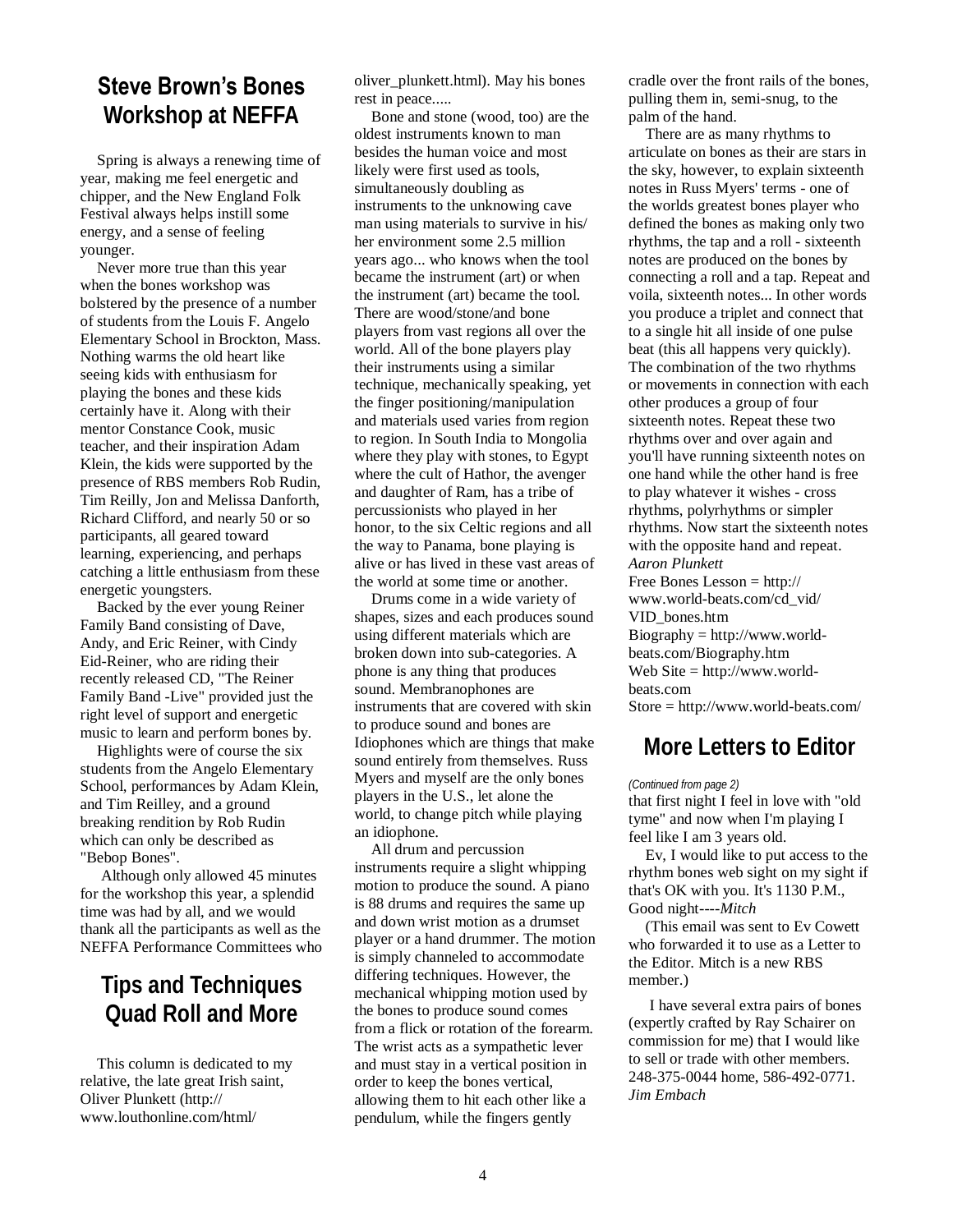## **Wixson wins NTCMA Bones Contest**

I finally won the bones contest, but my win begins four years ago. There was a rumor about a bones contest, but no one could pinpoint it. Finally enough clues were found and the event was located in Avoca, Iowa. I borrowed a camcorder to record the contest for the next Bones Fest and took off with a CD of backup music. I was lucky to find a motel.

I paid my entrance fee and started videoing the National Traditional Country Music Association"s annual Festival and Contests. If you have seen the video, there are 10 stages of music, over 600 musicians, an old time pioneer village and campers all over the place. It is not the largest event of its kind, but impressive.

I went to sign up for the bones contest only to discover that backup was live music and I had none (shucks/whew). Well since my purpose was to video the event, I would do that.

Jerry Mescher opened the contest with a demonstration and he was followed by the previous year's winner, a talented spoon player. The contest was held and member Bernie Worrell won.

After the contest, I introduced myself to Jerry and discovered he knew many people who would have backed me for the contest. Jerry and Bernie became instant friends and we and Jerry"s wife, Sharon, paled around together. Jerry and Bernie put on a bones workshop and I helped with that. There are many opportunities to jam with talented musicians and I spent many hours doing that (after asking for permission to join in).

I missed the next year when Don DeCamp won, but I showed up the year after, the year that Russ Myers won (Walt Watkins was also there and came in second). Jerry Mescher made sure that I had backup. That was the year I wrote the "Legend of Mr. Bones" and I was bound and determined to perform it even though I was advised it would not be well received by the judges (another

excuse). I came in third, but I competed.

The following year I continued jamming and joined in with a group that I soon realized was practicing for a performance. Lee Muller liked my playing and invited me to join them on -stage. I discovered that while jamming is great, performing is better.

The contest that year had the largest number of competitors of any year that I have attended. Several RBS members were there including Steve Brown, Yirdy Machar who won the event, John Perona who came in second, Randy Seppala and a few spoon players. The contest began and my backup did not show. Two of Jerry"s friends volunteered to help me.

Part of the scoring is appearance (the others include ability, rhythm, showmanship and audience appeal all of equal value) and at the last minute, I put on a brand new green western shirt. Steve Brown gave a great performance, but you could see the surprise in his eyes when I went on with this spiffy new shirt. I came in fourth and Steve fifth. Steve is convinced to this day that the green shirt was the reason I placed in front of him.

This year was different. I was a regular with Lee"s group and performed at all of his shows and at a few others. What a great opportunity to become more comfortable in front of people (I am not a natural performer as many of you know). And Lee was happy to back me for the contest.

I had previously selected three songs from a CD of Lee's music and had practiced them at home. Contestants draw numbers for order of performing and I was last. That gave me a few extra minutes to practice with Lee and a guitar player who joined us. By the way, Lee is a champion banjo player.

I had practiced Jerry and Bernie"s style including their offset. They had won with it, so I decided to compete with it. I picked a piece that was a bit slower than when they perform and I made it through. The next two songs were played to different styles and I was finished. I had done about as good a job as I could do and was satisfied. I

left before the contest winners were announced and it was three long days before I found out I had won.

Looking back, I was not ready to win in those earlier years and I knew it. I practiced hard this past year and after a show with Lee, former member Bill Rexroad came up and told me how much I had improved. It was a process and the bones contest and our Bones Fests were the motivation to practice. Judging from the growing quality of bones playing at our Fests, most of you are improving and maybe you need to give the bones contest a try. As Steve Brown said in his article on his All– Ireland Bones Competition win, "with a dollar and the trophy you can buy a cup of coffee. It doesn"t mean much except to other bones players." And me!

I thank many people for helping me; my dad who taught me to play the bones, the RBS membership who inspired me to become two-handed and introduced me to some great licks, and Aaron Plunkett"s video and Fred Edmund"s book and video for specific skills. It's great to be a RBS member.

Jerry and Bernie put on some outstanding shows during the week long event. Their costumes are striking and their bones playing outstanding. Their bones workshop was very well attended and you got the feeling that a few new bones players might have been born. There was also some great late-night jamming around a fire (the first part of the week was hot, but by the weekend it cooled off)..

Now that Steve Brown has won in Ireland and thinks it was a green fluke

## **John Hill wins World Bones Contest**

Steve Brown discovered that John Hill won a World Bones Championship held in Australia (see www.abc.net.au/ southeastsa/stories/s942940.htm). This was the first word of another World bones contest (the NTCMA event is recognized as the World Spoons and Bones Championship though in recent years it has been won by bones players.) John is now a RBS member and has been asked to write-up his event.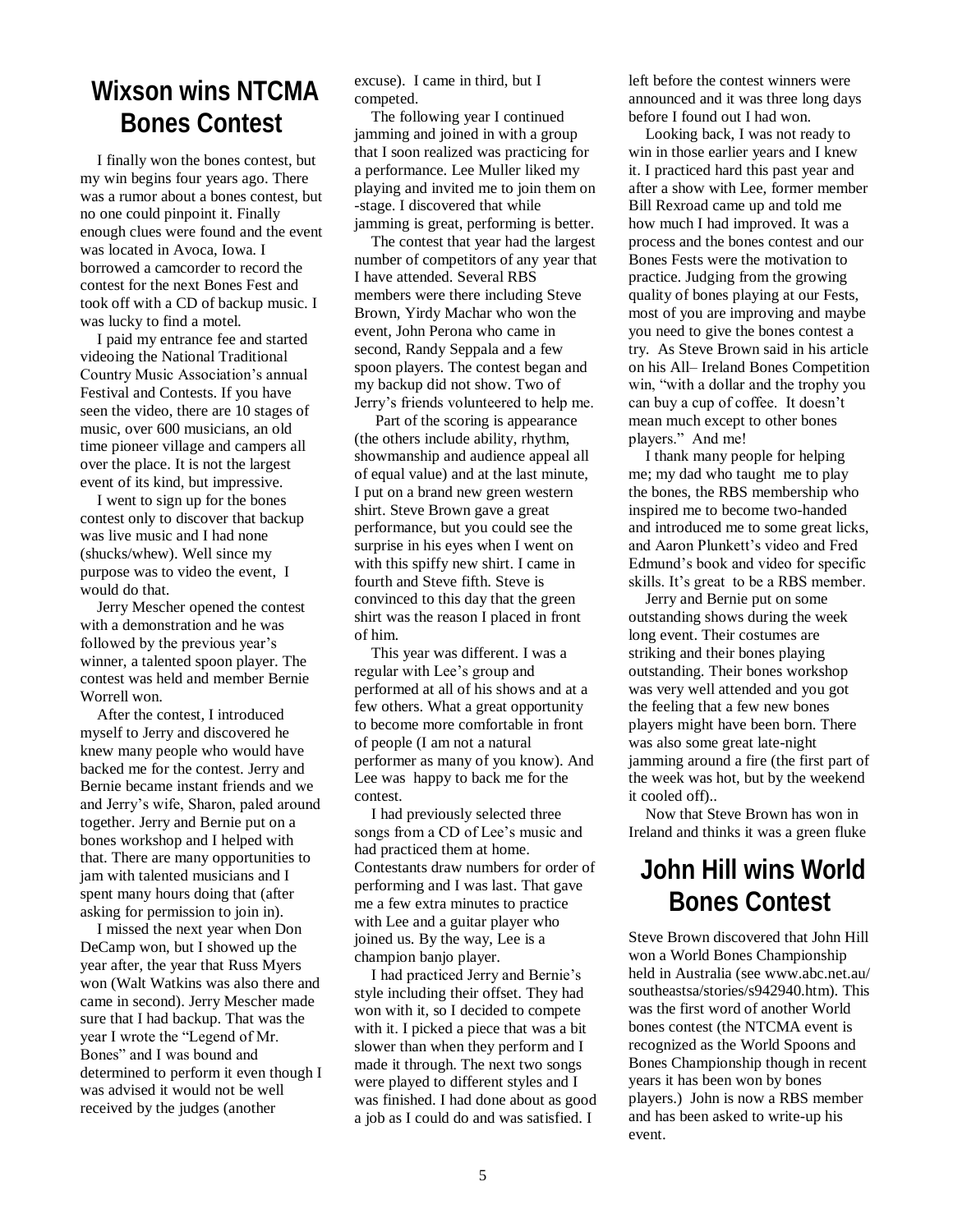#### **Bones with John Williams at the Kennedy Center**

On July 11, 2003 "The President's Own" United States Marine Band (the oldest musical organization in the country) celebrated its 205th anniversary with a gala performance at the Kennedy Center under the baton of guest conductor John Williams.

As a percussionist with "The President's Own," one of my duties is part assignments for the section. Looking over the percussion instrumentation for "Far and Away," I noticed a part for bones and eagerly dusted off the pairs that had been lying in my drawer for the last 26 years.

I originally purchased these bones from Percy Danforth during a master class he presented at the 1979 Michigan Percussion Festival.

Unfortunately, after a few weeks I still couldn"t produce most of the sounds that Percy did, so, frustrated, I packed them away.

Years later, while attending the University of Michigan School of Music as a graduate student, we were fortunate to have Percy as a guest soloist with our percussion ensemble. He played so effortlessly that I seriously doubted I would ever become half as proficient as Percy.

Needless to say, seeing "Bones" listed in a John Williams score was just the boost I needed to start practicing again and really try to master this art. Fortunately, I found the Rhythm Bones Society on an internet Google search. Its list of resources were a key part in making the Kennedy Center performance successful. Thank you RBS!

Now I proudly carry may bones wherever I go and am looking to get together and share ideas with other bones players/musical groups in the Northern VA/Washington D.C. area.

Thanks for reading! - "*Kenny Bones' Wolin*

#### **Review of Tommy Hayes Bodhrán, Bones and Spoons Video**

This one hour and 44 minute video devotes one hour and 22 minutes to the bodhrán, 15 minutes to spoons and only 7 minutes to rhythm bones. Rhythm bones players will enjoy Tommy Hayes and his bones playing skill, but you will wish he had more bones instruction as he is a good teacher. If you want to learn traditional Irish rhythms, you will benefit from the rhythms taught for the bodhrán as many of them apply to bones playing.

The bones section follows the bodhrán section and begins with a short bones demonstration. Tommy then shows how to hold the bones. He demonstrates both the tap and the triplet describing the wrist and arm movements involved. He describes bones playing as difficult, particularly jigs, and students should practice the demonstration until they can reproduce it. He mentions twohanded bones playing. He demonstrates using three bones in one hand something he personally enjoys. He finishes with a great three bones demonstration with accompaniment.

#### **More BFVII Highlights**

*(Continued from page 1)*

began...what fun!! Everyone who wanted to get up and play had the opportunity and everyone was fantastic!! Both lunch and dinner were served at Cunninghams', a very well know Louisville restaurant, just 1/2 block away from the Theatre.

 Saturday night was the public performance and it was awesome. The 200 seat theatre was packed and people were standing in the aisle. The publicity paid off, especially since the public performance was free. People who never heard of "Playing the Bones" were grinning from ear to ear and clapping like crazy after each performer finished.

The finale was great. We were up front and what a joy it was to see everyone playing bones together. Jerry Barnett counted at least 65 people playing bones in the Congo line, so we must have some closet bones players as only 51 signed up as bones players.

Sunday morning was a brunch at our place in LaGrange, a bit of a problem for those who needed transportation from downtown, but it all worked out in the end. The brunch consisted of mostly homemade breakfast casseroles by Dr. Sandra Graves, Linda Ott and Linda Hibben.

The following is some individual highlights. There are people we didn't mention that were brilliant, but we ran out of space. Sorry.

We noticed a lot of the double beat technique this year instead of just triplets as in the previous Fests.

 Shorty Boulet and Ernie Duffy played great and brought along Sky Bartlett who is one of the most awesome young talents that we have ever seen. Sky initially was very timid. Gil remembers when he came to his first bones fest in Chattanooga. He didn"t know where he stood with other bones players and discovered that he could rattle with them. Anyway Gil invited Sky up when we were just warming up and when he got his feet under him he turned out to be one of the stars at least for his age.

Later this New Hampshire trio passed the bones and had such fun. More about passing bones below.

Spike Bones is such a virtuoso. He is "Mr. Bones" you know. You put him and Joe Birl together and who is the real one; that is the guy who kind of represents the vaudeville era.

We have to admit that Spike did entertain the troops. We sat next to some people who obviously hadn"t ever seen rhythm bones played before and we watched them. We saw a few smiles come upon their face and people reacting to being entertained

We had John 'Mr Bones' Cahill himself. As far as we are concerned he should be in the history books.

Sally Carroll represented the ladies by playing very well.

 Vivian Cox is a shining star and what a doll. She shows how long you can play rhythm bones for joy and happiness. She is indeed beautiful and played wonderfully.

*(Continued on page 7)*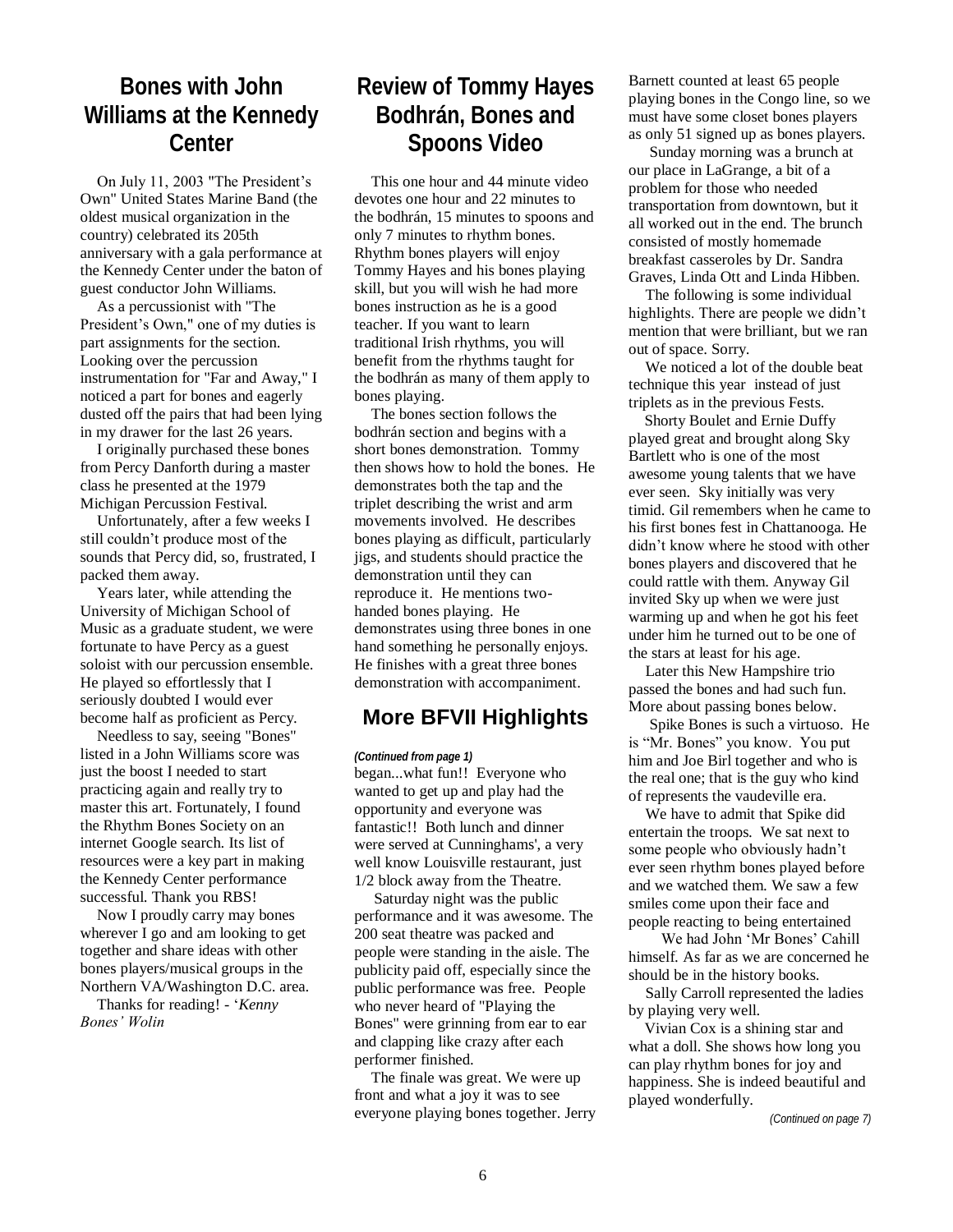The Cowett family shined again and they were fun. They have become a tradition and a delight. To get the family involved is a fun thing. Fun stuff.

This is why Gil wanted to perform with our two sons and daughter, Tommy singing, Derek on the guitar and Lira. Gil liked playing his Abba number trying to keep up with the kids. He tried to challenge himself with a lot of syncopation.

Thanks, as in major thanks, is due to Dan Cowett, the sound man, who came from NC and took over the Theatre sound system in a matter of minutes - Dan, you are a genius!! And no Bones Fest would be complete without the effervescent personality of our MC, Al Cowett way to go guys!! And, to Martha Cowett for the name badges.

When Jonathan Danforth got up, he whistled and played the bones. It was almost a meditation. Jonathan also brought his fiddle and provided live music for several performers. He played very well on this impromptu thing. A big hearty thanks to him.

 Don DeCamp is incredible. Inspiring. This guy is one awesome bones player and I really admire him.

The Frazier family probably didn"t know what they were getting into, but I think they left the Bones Fest a lot more comfortable. We felt like we had new friends in our family and hopefully they felt the same way we did. What they did was surprise father Norris by coming to the Fest without him knowing about it. They did a great job playing bones and hopefully we will se a lot more of them in the future.

 Mel Mercier is one awesome bones player and another big star of the Bones Fest, both playing twohanded and one-handed. He invited Tim Reilly to play with him and Tim did extremely well. Mel is a good ambassador from Ireland and a delight to listen to and to get to know. Mel is a virtuoso.

 Jerry Mescher and Bernie Worrell, both world champions, are

*(Continued from page 6)* absolutely first class. They are elegant and the precision of their rhythm bones is outstanding.

> Scott Miller performed with his kids Jake and Erica. While they didn"t know now to play the bones, he did get his family involved.

> Russ Myers makes it look so easy and we love his humor like his story about being in the military and being a bones player. He is like the foundation of all of us since he has been playing so long and a real fine human being.

Mike Passerotti represent rock and roll through what he called God rock. He marches to a different tune.

Tim Reilly played with Jonathan Danforth and his playing is so unpretentious and his style is inspiring.

Barry Palmerton wearing the uniform of a Civil War doctor and playing bones was very entertaining.

John Perona played to Red Wing, a very good song for the bones. He represents an old tradition except he also played silver spoons bones style. Randy Seppala played bones accompanied by Perona on the accordion. They are using music as a medium to be good friends.

Sandor Smolovits is a guy that can sing and play the bones. We got one of his CDs and he is a trained musician. He did a great job.

Hank Tennebaum got up and played the bones without any music, a difficult and impressive feat.

Kim Thounhurst is a beginner who got up and faced the audience playing well. This will make the second time a whole lot easier.

Parker Waite has improved like so many from when we first heard them years ago. Much improved.

 Bill Vits is a profession percussionist with a symphony orchestra and an incredible percussionist. His playing of 16<sup>th</sup> notes on the bones was great and Gil thinks we"re all going to be working on that lick.

Walt Watkins was much improved. It a neat thing about these bones Fests is to observe people who were once a one-handed bones player now can play with both hands. He did a great job and we would put him down as much improved.

Steve Wixson came up with a whole board of different bone shapes and we

thought was another of the most improved players since we first me him. Gil also thought the tambourine thing was outstanding. We liked his tribute to Matteo, the castanet player who presented castanets so nobly and thrilled us all at Bones Fests III and IV. Matteo inspired Gil also.

 What is unique about the Bones Fest are the unique personalities and different methods of playing the bones. People are holding them high and holding them low – different grips. It"s so fun to get together.

 We like the impromptu thing like passing the bones and we need to keep that in the future. We don"t know about you, but Gil loves playing the bones to something he's never heard. He loves the challenge which adds a lot of spice and excitement.

Walt is given credit for passing the bones though it was probably an old idea from the jazz days. Maybe a variation would be to draw names to see who you would play with. Of course we did see several players rehearsing over in the corner. It would be fun to have teams.

It was fun to see world class bones players having fun with the art. The excitement, the camaraderie, and actual love that we all experienced in this medium of rhythm bones playing.

We saw a lot of people approaching world class bones playing. Bones Fests give us the opportunity to push ourselves to do better. We improve for the love of the art and we like to call rhythm bones playing an art.

It"s like when we go to a knife show. When Gil sees a better knife, he wants to come home and make an even better knife.

It was a good thing to see even little kids performing. They"ve got a way to go on their bones playing, but to see family participation was really good. Willie Waylen is one of Gil"s beginners. He has only been playing the bones for about a week and decided to get up to the microphone.

It is obvious that most of the bones players have a passion for it and Gil guesses he is one of them. It makes you connect with your inner self. What a joy rhythm bones can be.

A lot of bones playing and new friendships occurred over the